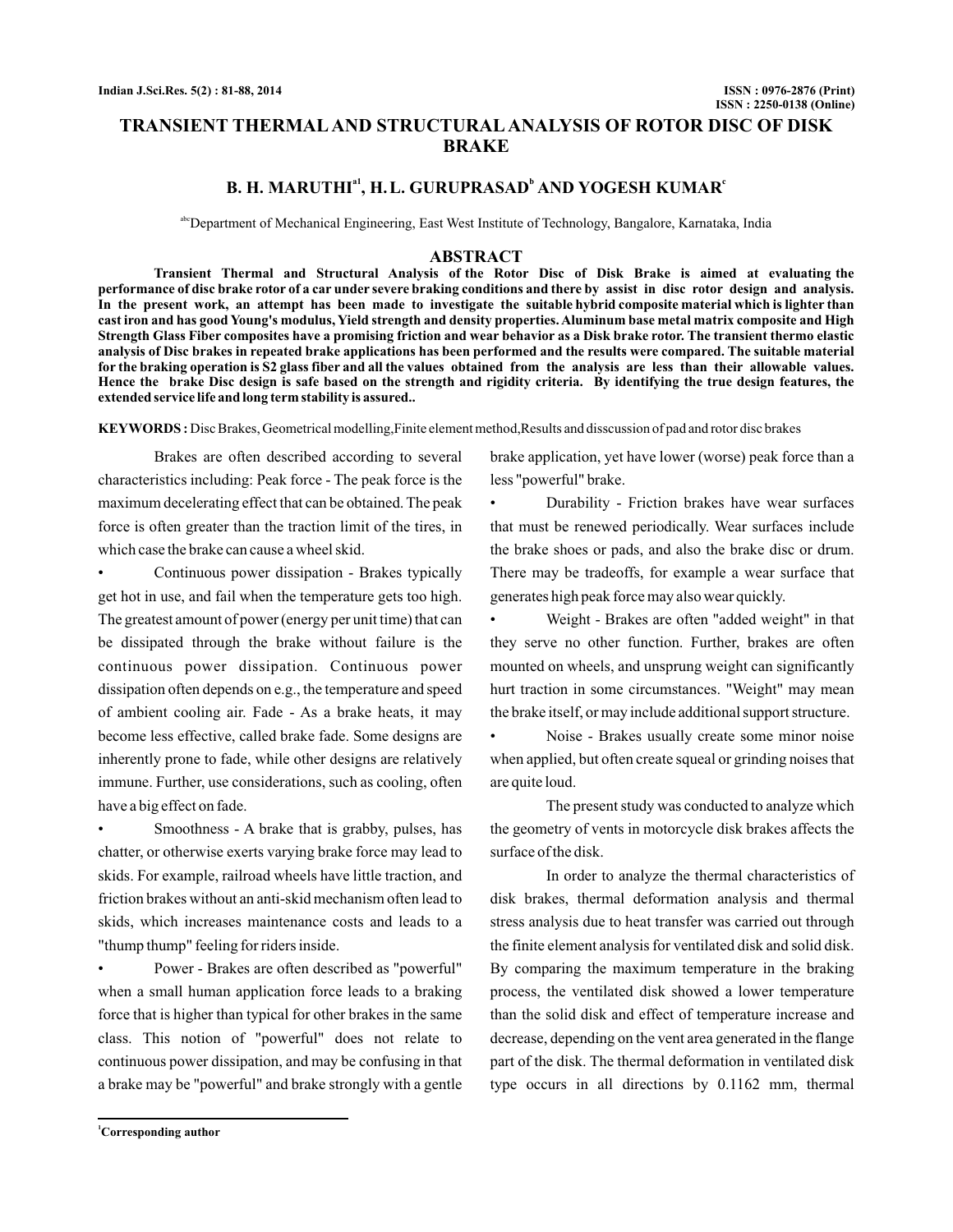distribution in the circumferential direction showed large deviation, about 0.017 mm due to the vents.

Deformation, Von Mises stress and contact pressures at pad are investigated by coupled thermomechanical. These simulation results are satisfactorily verified by comparing with similar literature result. Thus, this study provides effective reference for design and engineering application of brake disc and brake pad.

## **Geometrical Modeling**

The model is constructed by using CATIAV5R21, The explode view of the model as shown in Figure 4.

## **Finite Element Method**

Import the IGS file to hypermesh and clean up the geometry. In meshing Rtria mesh was done on whole outer surface of the model and then tetra mesh (4 noded triangular elements) is obtained. hexa (8 noded) solid meshing is made to bush and metal sleeve.

## **Results and Discussion of PAD with Different Rotor Materials**

Thermal and structural analysis is performed in order to know the maximum nodal temperature, displacement, contact pressure and Frictional shear stress developed on a pad for different rotor material on a disc brake.

#### **Pad Rotor**

## **Aluminum Metal Matrix Composites (ALMMC)**

Results obtained the above figures and table, by

changing rotor material of the disc brake there is a considerably affects the pad surface. Hence from the above table, it's concluded that S2 glass has less frictional shear



**Figure 2.1 : 3D Modeling**



**Figure 3.1 : Meshed Model**



**Figure 1.1 :Disc Brake**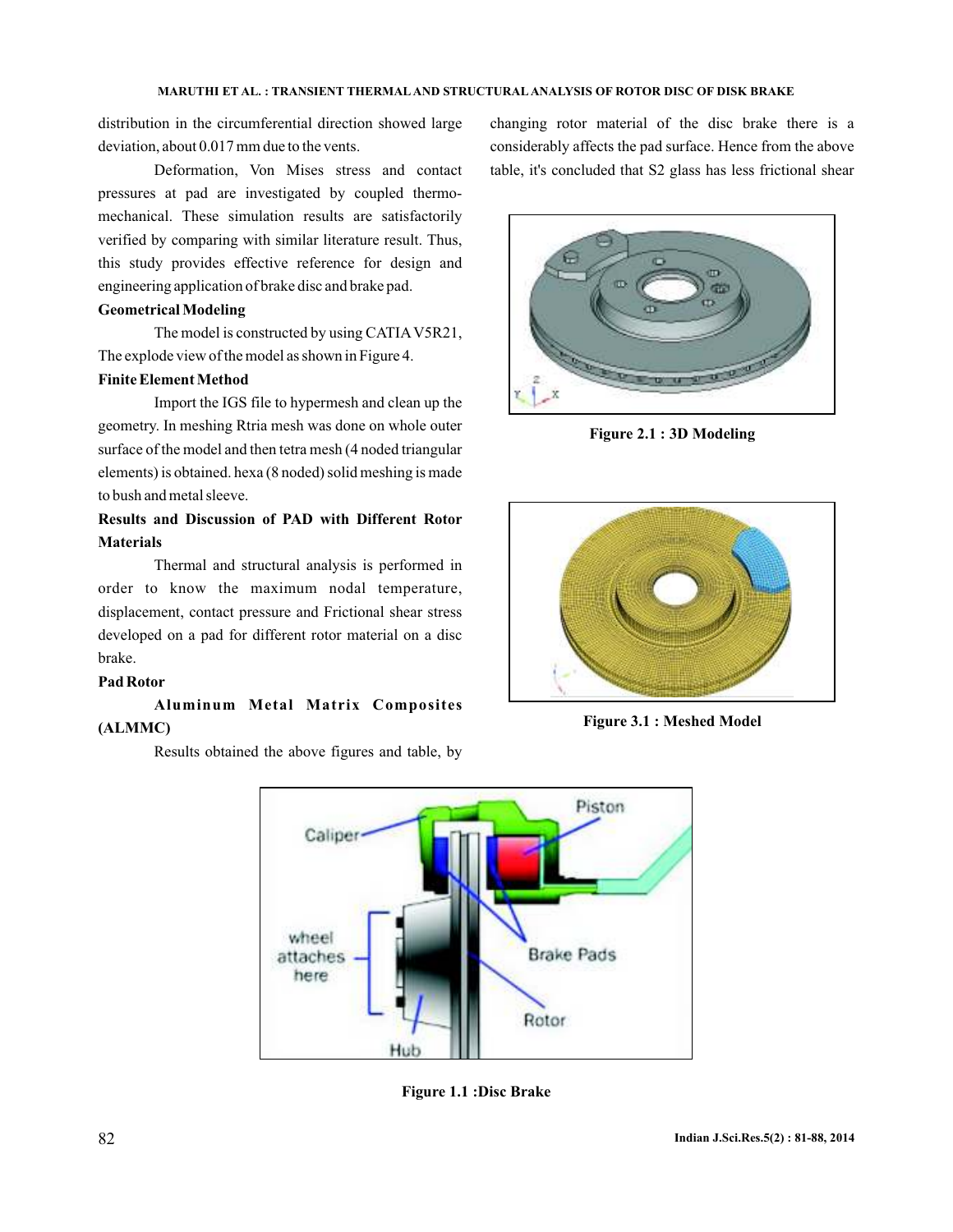### **Table 2.1: The Material Property of the Pad**

| <b>Material Properties</b>               | Pad  |
|------------------------------------------|------|
| Thermal conductivity, k (w/m. C)         |      |
| Density, $(kg/m3)$                       | 1400 |
| Specific Heat, c (J/Kg. C)               | 1000 |
| Possion's ratio,                         | 0.25 |
| $(10^6/\text{ C})$<br>Thermal expansion, | 10   |
| Elastic modulus, E (GPa)                 |      |

### **Table 2.2 : The Material Property of The Brake Assembly**

### **Table3.1: Mesh Details**

| <b>Nodes</b> | 36745 |
|--------------|-------|
| Elements     | 32787 |

The type of element used for structural analysis is C3D8 & for Thermal analysis is DCC3D8.

| <b>Properties</b>                            | <b>Cast iron</b>      | <b>AIMMC</b>             | S <sub>2</sub> glass   | E glass                 |
|----------------------------------------------|-----------------------|--------------------------|------------------------|-------------------------|
| <b>Density</b> , $\rho$                      | $7100 \text{ kg/m}^3$ | 2765.2 kg/m <sup>3</sup> | 2460 kg/m <sup>3</sup> | 2580 kg/m <sup>3</sup>  |
| Youngs modulus, E                            | 125 GPa               | 98.5 GPa                 | 86.9 GPa               | 72.3 GPa                |
| <b>Thermal</b><br>conductivity, k            | 54 W/m.K              | $181.65$ W/m.K           | 1.45 W/m.K             | 1.3 W/m.K               |
| Specific Heat C <sub>p</sub>                 | 586 J/Kg .K           | 826.8 J/Kg.K             | 737 J/Kg.K             | 810 J/Kg.K              |
| Possion's ratio, v                           | 0.25                  | 0.33                     | 0.28                   | 0.22                    |
| <b>Coefficient of</b><br>expansion, $\alpha$ | $8.1*10^{6}/K$        | $17.5*10^{6}/K$          | $0.9*10^{6}/K$         | 5.4*10 <sup>6</sup> / K |

# **Table 2.2 : The Material Property of The Brake Assembly**













**Figure 4.1: a, b, c and d Shows the Maximum Pad Nodal Temperature, Displacement, Contact Pressure and Frictional Shear Stress for Pad with Rotor Material ALMMC.**

**For Different Materials for Pad the Same Procedure Has Been Followed and the results are Tabulated.**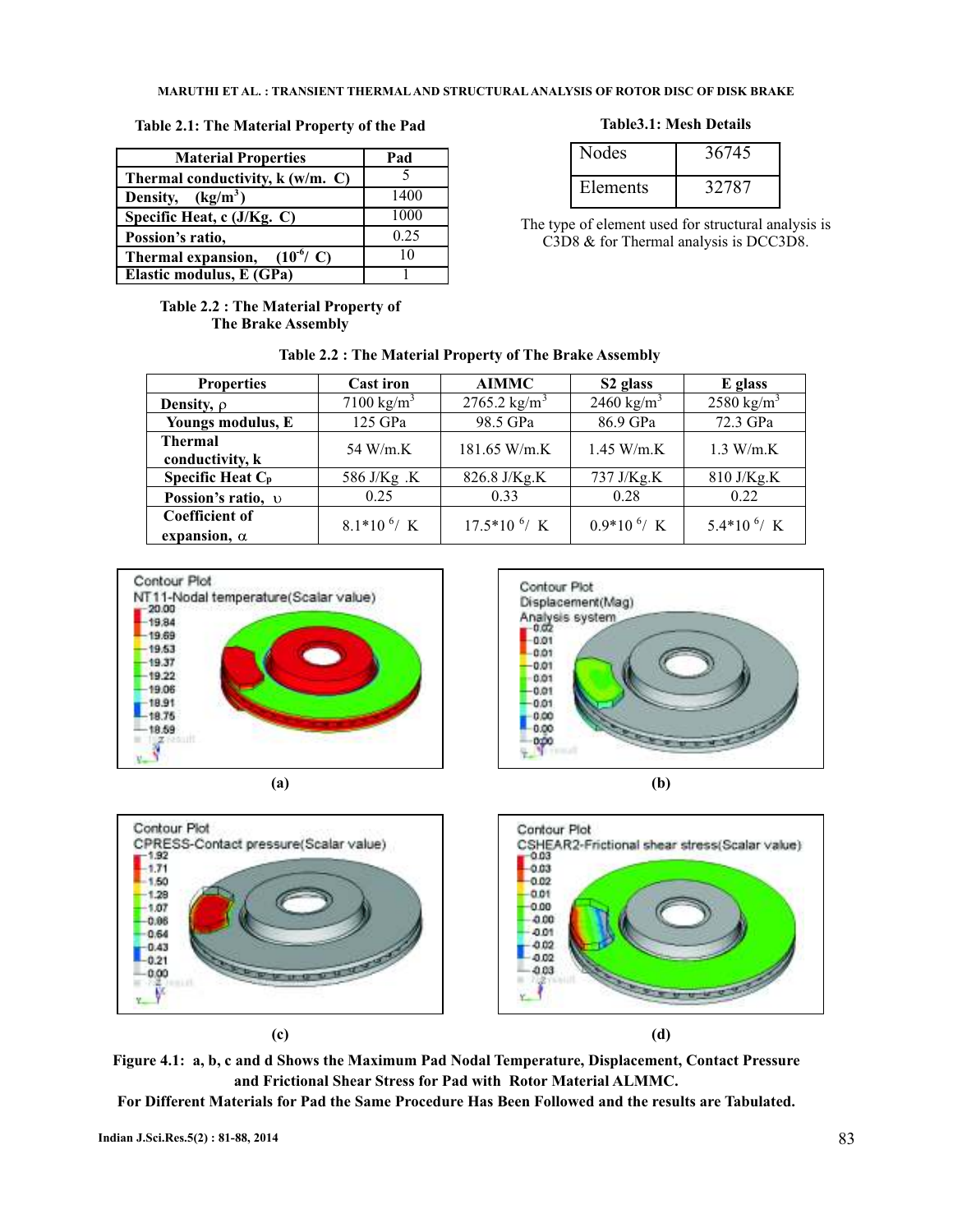|                  | <b>Pad with Rotor Different Material</b> |                     |                     |                               |
|------------------|------------------------------------------|---------------------|---------------------|-------------------------------|
| <b>Materials</b> | <b>Nodal</b><br><b>Temperature</b>       | <b>Displacement</b> | Contact<br>pressure | Frictional<br>shear<br>stress |
| <b>ALMMC</b>     | 20                                       | 0.02                | 1.92                | 0.03                          |
| CІ               | 20                                       | 0.009               | 1.917               | 0.034                         |
| E-glass          | 20                                       | 0.01                | 1.944               | 0.035                         |
| $S2 - glass$     | 20                                       | 0.01                | 1.93                | 0.03                          |
| <b>Steel</b>     | 20                                       | 0.015               | 1.908               | 0.041                         |

**Table 4.1: Comparison for a Pad Having Different Rotor Disc Brake Materials**

stress when comparing with respect to the different rotor materials.

And also from the above table, it's concluded that by changing rotor material of the disc brake won't have much effect on the performance of the pad surface.



**Different Rotor Material**



**Figure 4.2 (b): Contact Pressure for Pad Having Different Rotor Material**



**Figure 4.2(c): Friction Al Shear Stress For Pad Having Different Rotor Material Theabove Three Graphs Shows The Comparision of Different Tests For Different Materials Figure 4.2 (a) : Displacement for Pad Having**

# **Parametric Studies on Rotor Disc for Different Materials**

Thermal and structural analysis is performed in order to know the displacement, rotor stress component, contact pressure and Frictional shear stress developed on a rotor disc brake for different materials as shown in figures below.

**Rotor Disc Brake - Aluminum Metal Matrix Composites (ALMMC)**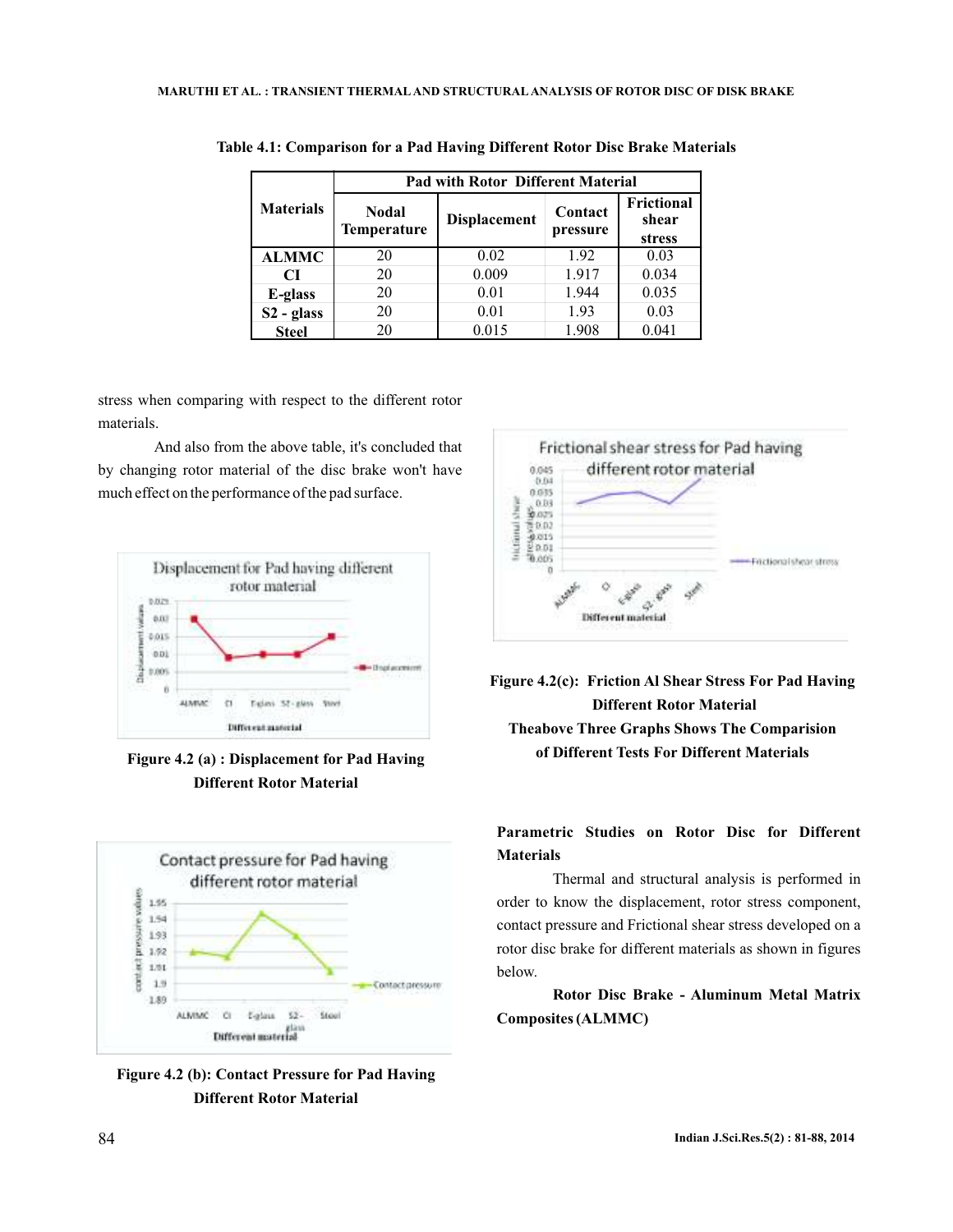



**(b)**







**Figure 5.1: a, b, c and d Shows the Maximum Displacement, Stress Component, Contact Pressure and Frictional Shear Stress for ALMMC Rotor Disc Brake.**

For different materials for Rotor disc brake the same procedure has been followed and the results are tabulated.

Observing all the above figures, the rotor having different material on a disc brake in order to obtain the Maximum displacement, stress component, contact pressure and Frictional shear stress. Hence one can declare that from the above figures that E glass having less frictional shear stress than the other materials.







**Figure 5.2 (b): Rotor Stress Component for Different Material**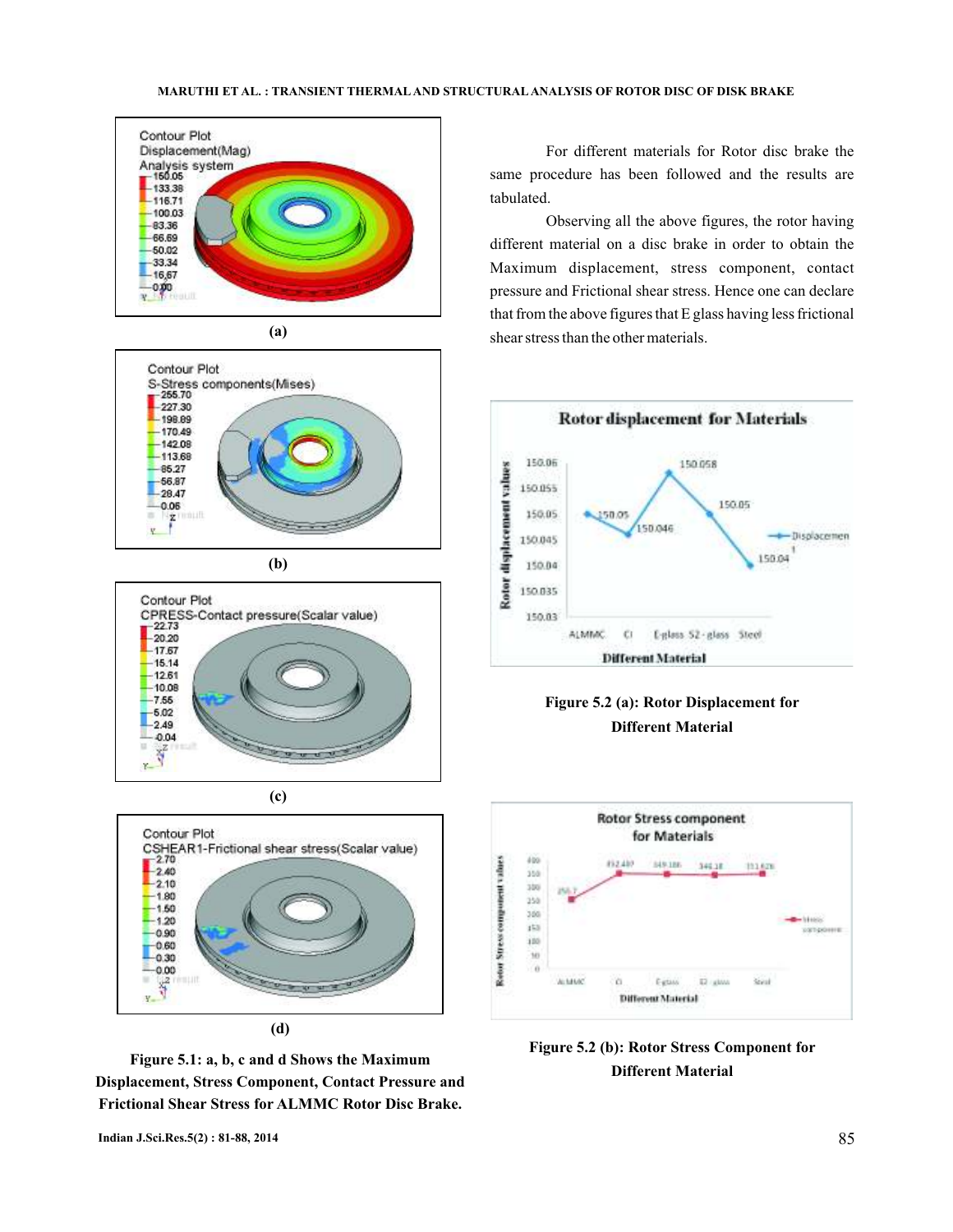|                  | <b>Pad with Rotor Different Material</b> |                            |                     |                                      |
|------------------|------------------------------------------|----------------------------|---------------------|--------------------------------------|
| <b>Materials</b> | <b>Displacement</b>                      | <b>Stress</b><br>Component | Contact<br>pressure | <b>Frictional</b><br>shear<br>stress |
| <b>ALMMC</b>     | 150.05                                   | 255.7                      | 22.73               | 2.7                                  |
| <b>CI</b>        | 150.046                                  | 352.407                    | 25.987              | 3.074                                |
| E-glass          | 150.058                                  | 349.186                    | 16.354              | 2.239                                |
| $S2 - glass$     | 150.05                                   | 346.18                     | 18.05               | 2.45                                 |
| <b>Steel</b>     | 15.04                                    | 351.626                    | 16.684              | 2.269                                |

**Table 5.1: Comparison for a Different Rotor Disc Brake Material**



# **Figure 5.2 (c) : Rotor Contact Pressure for Different Material**



## **Figure 5.2 (d): Rotor Frictional Shear Stress For Different Material.**

The above graphs are different tests for different materials.



**Figure 5.3: Rotor Values for Different Materials.**

The above graph shows the rotor values for different materials.

## **CONCLUSION**

In order to improve the braking efficiency and provide greater stability to vehicle An investigation was carried out and the suitable hybrid composite material which is lighter than cast iron and has good Young's modulus, Yield strength and density properties. The low weight, the hardness, the stable characteristics also in case of high pressure and temperature and resistance to thermal shock.

The transient thermo elastic analysis of Disc brakes in repeated brake applications has been performed. Abaqus software is applied to the thermo elastic contact problem with frictional heat generation. To obtain the simulation of thermo elastic behavior appearing in Disc brakes, the coupled heat conduction and elastic equations are solved with contact problems. The effects of the friction material properties on the contact ratio of friction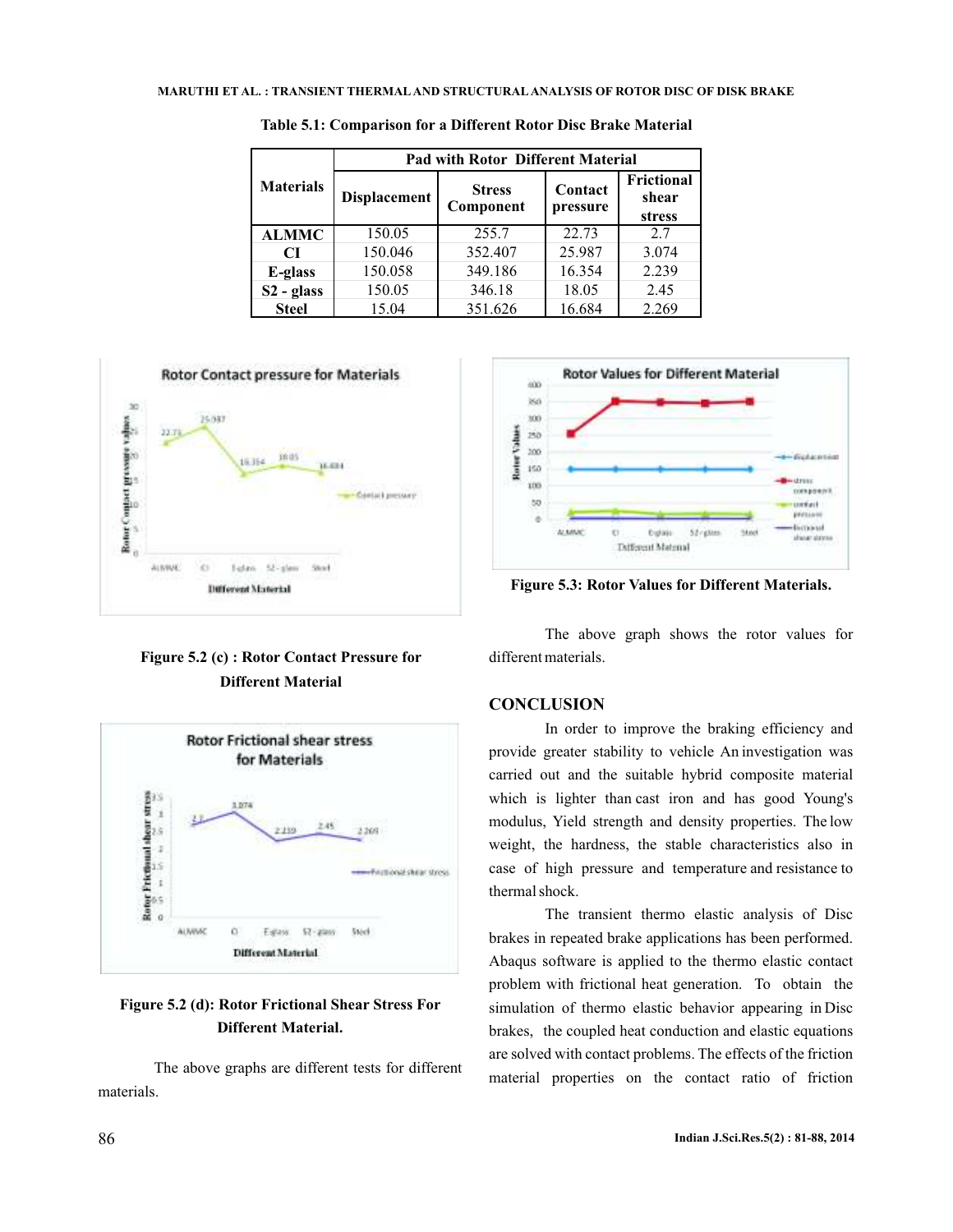surfaces are examined and the larger influential properties are found to be the thermal expansion coefficient and the elastic modulus.

It is observed that the orthotropic Disc brake scan provide better brake performance than the isotropic ones because of uniform and mild pressure distributions. The present study can provide a useful design tool and improve the brake performance of Disc brake system. From calculation we can conclude that that E glass fibre is the suitable material for the braking operation and all the values obtained from the analysis are less than their allowable values. Hence the brake Disc design is safe based on the strength and rigidity criteria.

### **REFERENCES**

- ABAQUS Manual Version 6.4., 2003. Rhode Island, USA: Hibbitt, Karlsson & Sorensen, Inc.
- Abu-Bakar, A. R., Sharif, A., Rashid, M. Z. A., & Ouyang, H., 2007. Brake squeal: Complex eigenvalue versus dynamic transient analysis. SAE Technical Paper 2007-01- 3964.
- Anderson A., 1992. Friction and wear of automotive brakes (Metals Handbook: Friction, Lubrication and Wear Technology, vol. 18, pp. 569577.
- Bae J.And wicket J., 2000. Freee vibration of coupled dischat structures. J. Sound and vibr. 235, 117-132.
- Bolt B., 1989. 'Computation of a thermally stressed brake disc'. SAE technical paper series: 890086.
- Brooks, P. C., Barton, D., Crolla, D. A., Lang A. M., & Schafer, D. R., 1994.Anew approach to disc brake judder using thermo-mechanical finite element model. Proceedings of I.Mech.E. Paper No. C462/31/064.
- Fieldhouse, J. D., Ashraf, N., & Talbot, C., 2008. The measurement and analysis of the disc/pad interface dynamic centre of pressure and its influence on brake noise. SAE Technical Paper 2008-01-0826.
- Fukano A. Nad Matsui H., 1986. 'Development of disc brake design method using computersimulation of heat phenomena', SAE technical paper series: 860634.
- Grieve, D.G., Barton, D.C., Crolla, D. A. And Buckingham, J,T., 1998. 'design of a light weight automotive brake disc using finite element and taguchi techniques', Proc. Instn. Mech. Engrs, 212, Part D.
- Hassan, M. Z., Brooks, P. C., & Barton, D. C., 2008. Fully coupled thermal-mechanical analysis of automotive disc brake squeal. Automotive Research Conference 2008, Paper No. 05AARC.
- Kinkaid, N. M., O'Reilly, O. M., & Papadopolous, P., 2003. Review of automotive disc brake squeal. Journal of Sound and Vibration, Vol. 267, 105-166.
- Lee Y. S., Brooks, P. C., Barton, D. C., and Crolla, D. A., 2003. "A predictive tool to evaluate disc brake squeal propensity Part 1: The model philosophy and the contact problem," International Journal of Vehicle Design, Vol. 31, No. 289-308.
- Liles, G. D., 1989.Analysis of disc brake squeal using finite element methods. SAE Technical Paper 891150.
- Limpert, R., , 1975. 'The Thermal Performance of Automotive Disc Brake', SAE Technical paper series: 720447.
- Newcomb and Spurr, 1967. R. T. A theory of brake sueal. Proc. Instn Mech. Engrs,Auto Div., (1), 33-40.
- Ouyang, H., Nack, W. V., Yuan, Y., & Chen, F., 2005. Numerical analysis of automotive disc brake squeal: a review. International Journal Vehicle Noise and Vibrations, Vol. 1, Nos. 3-4, 207-230.
- Papinniemi, J.C.S. Lai, J. Zhao, L. Loader, 2002. Brake squeal: a literature review, Applied Acoustics 63:391-400.
- R. Limpert, 1999. Brake Design and Safety. 2nd Edition, Warrendale,Pennsylvania: Society of Automotive Engineering Inc., pp. 137-144.
- S. Koetniyom., 2000. Thermal stress analysis of automotive disc brakes, PhD thesis, university of leeds, leeds.
- Sheridan, D. C., 1988. Kutchey, J.A.and Samie, F., 'approaches to the thermal modelling of disc brakers', SAE Technical paper series: 880256.
- Sun Chung, Sung Pil Jung, 2006. "Numerical analysis method to estimate thermal deformation of a ventilated disc for automotives".pp-40 49.